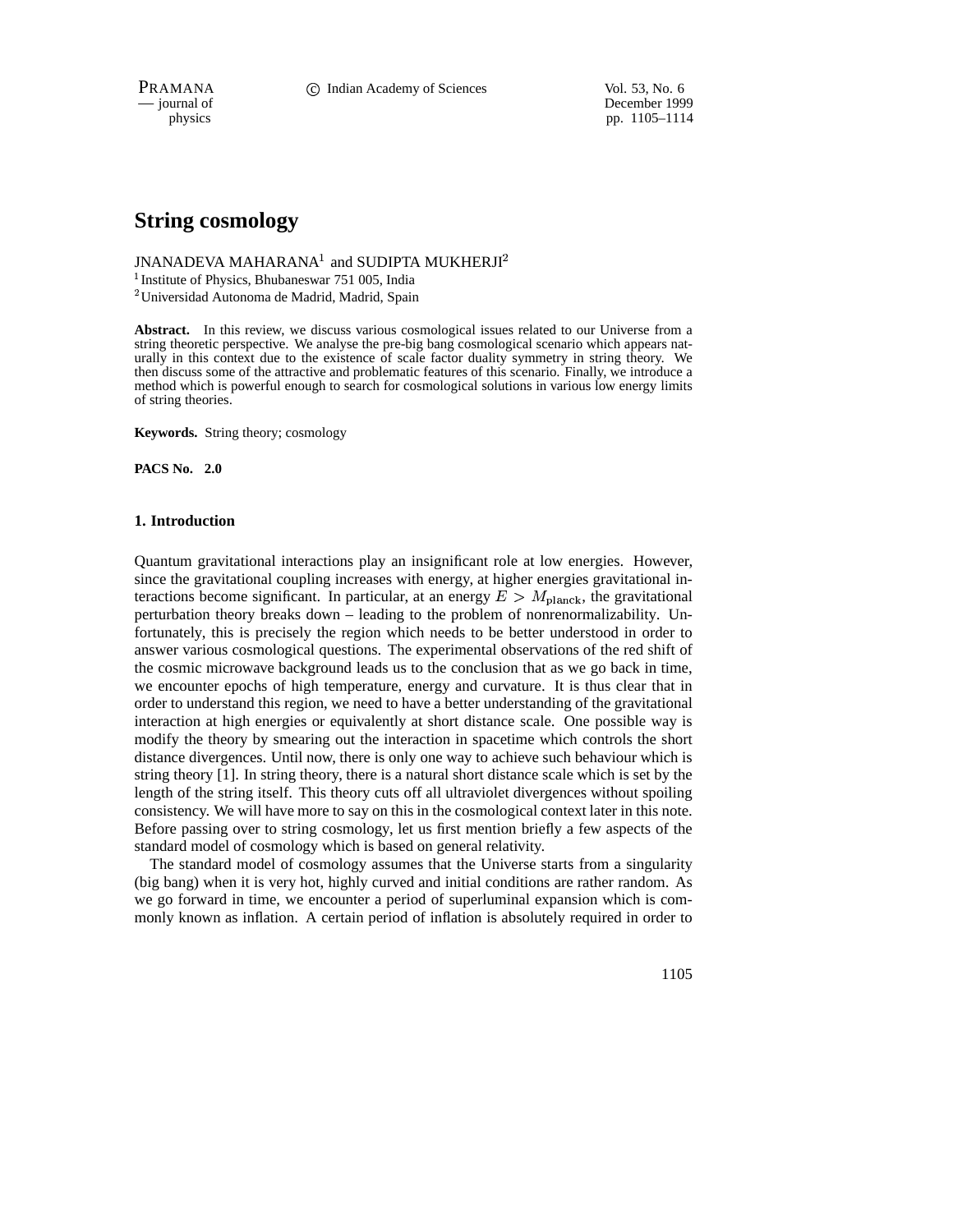solve the so called horizon and flatness problem among others. These issues are discussed in detail elsewhere [2] and we will have nothing much to say on these. However, let us mention that in all the models of inflation, the basic structure is as follows. Here, one *invokes* a certain scalar field called the inflation. After the big bang phase, this scalar finds itself away from the minimum of the potential. Thus, while rolling down to the minimum of the potential *slowly*, it releases energy. This energy, in turn, drives the Universe to expand quasi-exponentially.

Several authors, however, have put forward criticisms about the implementation of inflation. This is mainly due to the fact that there is a lack of a convincing model for what the inflaton ought to be. It is also hard to justify the initial conditions that can provide a sufficiently long inflationary period. The condition for the onset of inflation thus has to come from the physics of very early times. However, at this time, general relativity certainly does not make sense. Hence, we hardly have any handle on the theory.

A natural question thus arises: How can string theory help us in this context? This is a difficult question to answer at this stage. The reason is mainly due to the fact that we do not yet understand the non-perturbative nature of string theory and therefore, we do not know of a reliable action in the strong coupling regime. However, it is well known that, given the perturbative knowledge of string theory, it is extremely hard to get a working inflationary model out of string theory. In the low energy string effective action, there are various scalars (dilaton, axion, string moduli etc.). However, they are always coupled with other degrees of freedom in the theory and hence evolve in time. The evolution of these scalars thus generically slows down the growth of the horizon. This makes it very difficult to get out of the horizon and flatness problems. Thus it was clear that if inflation had to take place in string theory, it had to come in a very different way. A step forward in this direction was made by Veneziano [3] and is further developed in [4]. We will discuss certain aspects of it in this review. A complete over all understanding of the subject can be found in [5].

Before we go to the discussion of pre-big bang cosmology let us first list few important properties of string theory. Each of these properties have no analogue in general relativity and will play crucial roles in our discussion.

- 1. There is a natural length scale in the theory, as discussed before. This is the size of a string and it works as an ultraviolet cut off in the theory. We will denote it as  $l_s$  in the following.
- 2. Rather than being pre-determined, all the couplings are dynamically determined. These couplings are controlled by the expectation value of a scalar (dilaton) and is present in all versions of string theory.
- 3. String theory has various perturbative symmetries. One of them which will be of special interest to us is known as scale factor duality (SFD). This, in its simplest form, inverts the radius of the Universe and shifts the dilaton. We will have occasion to discuss this symmetry in detail in the next section.
- 4. There are strong evidences that string theory is endowed with certain nonperturbative symmetries. A special class of such symmetry transformation inverts the string coupling – leading to strong-weak coupling duality; this is part of the S-duality group  $SL(2, Z)$ . We will discuss some aspects of it in the last section.

In the next section, we first discuss Veneziano's proposal in the simplest setting. We then review, in brief, some of the interesting features of the proposal. We also discuss a major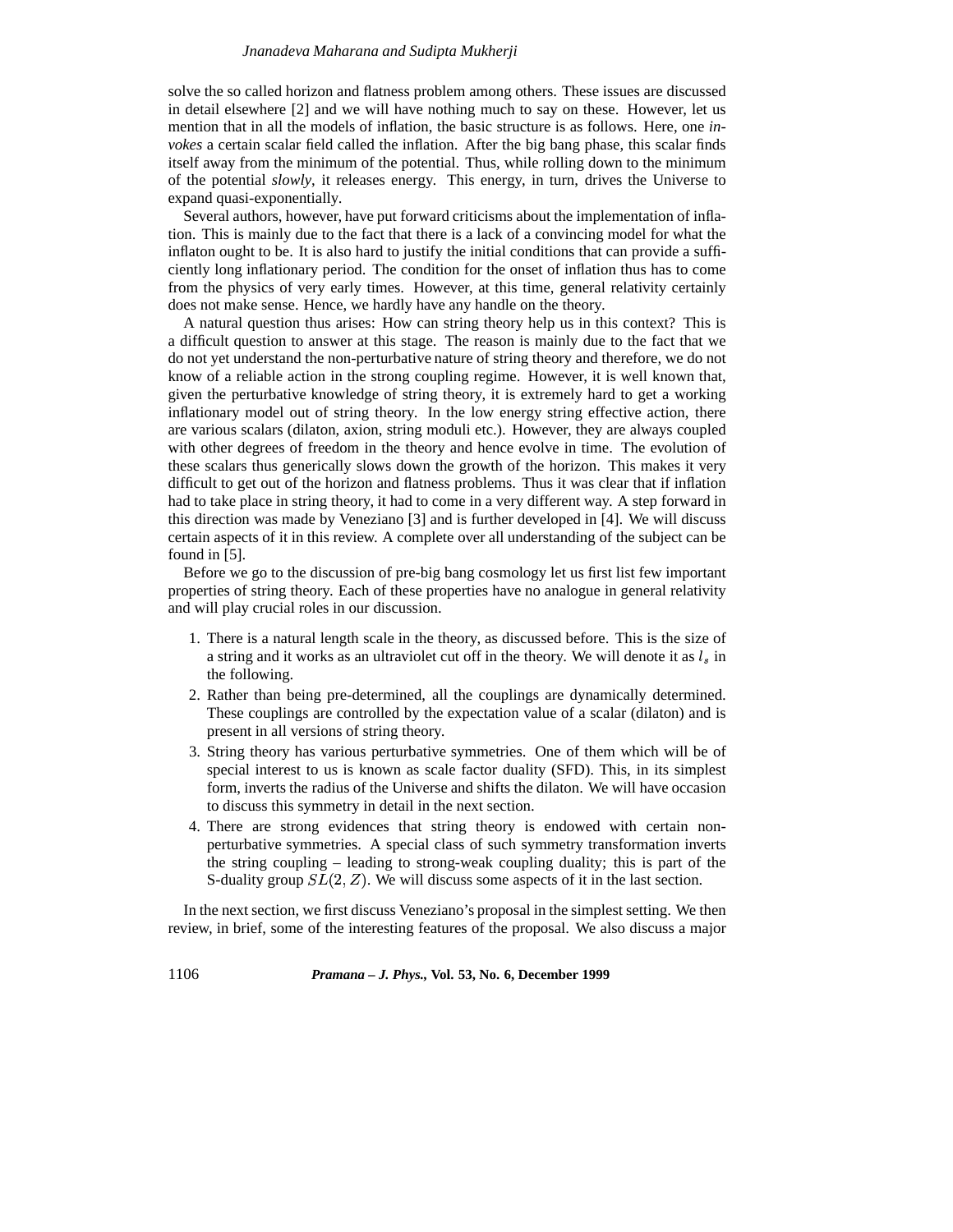# *String cosmology*

unsolved problem with this scenario. In the last section, we concentrate on an algorithm to find cosmological solutions in a large class models which are particularly interesting after the recent developments on non-perturbative symmetries in string theory.

# **2. The pre-big bang cosmology**

The pre-big bang scenario *postulates* that the Universe at early times is *empty, cold, flat and free* and hence described by perturbative string theory. Let us thus start with the simplest and the *universal* part of the string effective action which contains all the basic flavours of pre-big bang cosmology.

$$
S = \int d^4x \sqrt{-g} \frac{e^{-\phi}}{l_s^2} [R + \partial_\mu \phi \partial_\nu \phi]. \tag{1}
$$

Here, R is the curvature,  $\phi$  is the dilaton and, as mentioned before,  $g_{st} = e^{\phi/2}$  is the string struct, *H* is the envalue,  $\varphi$  is the unatoriand, as included vertice,  $y_{st} = e^{i\phi}$  is the sump coupling. This action is only valid description of the model when  $g_{st} << 1$  or ,in turn, when dilaton is very large and negative. We will be interested, in the following, when the Universe is governed by Friedmann–Robertson–Walker (FRW) metric. This is given by

$$
ds^{2} = -dt^{2} + a(t)^{2} \left[ \frac{dr^{2}}{1 - kr^{2}} + r^{2} d\Omega^{2} \right],
$$
 (2)

where  $k = 0, 1, -1$  for flat, closed or open Universe. In this section, we will concentrate on  $k = 0$  case. However,  $k = -1$  metric and its cosmological behaviour will be discussed in the last section in a more general setting.

Using the metric (2) in (1), it is easy to write down the field equations for  $a(t)$  and  $\phi(t)$ . We do not display them here except mentioning a crucial property that they are symmetric under the following transformations:

$$
a(t) \to a^{-1}(-t), \quad \phi(t) \to \phi(-t) - 6\log a(-t).
$$
 (3)

This is the so called SFD transformations as we mentioned earlier. This symmetry of the equations of motion leads to various interesting cosmological consequences. Moreover, we define Hubble parameter and the shifted dilaton respectively as, the Hubble parameter  $H = \dot{a}/a$  and  $\bar{\phi} = \phi - 3\log a(t)$ , (3). One can see from the equation of motion for the seek normalized that there are four selutions; two in the motion for the scale parameter and the dilaton that there are four solutions: two in the regime  $t < 0$  and other two in the positive t side. In the negative t range there is a solution for which  $H > 0$ and  $H > 0$  such that the Universe starts from zero size with zero coupling and undergoes accelerated expansion. This solution is called the pre-big bang (PBB) solution. On the  $\alpha$  solution. This solution is called the pre-org bang (1 BB) solution. On the other hand, for  $t > 0$ , there is a solution which corresponds to expanding Universe with deceleration, i.e.  $H < 0$ . This could be identified with the FRW solution. One can show that PBB solution gets related to the FRW type solution through SFD and time reversal transformations. This is a special attribute of string theory. Thus it is evident that due to the presence SFD, inflation appears naturally in string theory. Furthermore, the inflation is driven by the kinetic term of the dilaton. Therefore, in this scenario, there is no need to invoke a fine–tuned potential for inflation.

However a question naturally arises: Can we put together the  $t > 0$  and the  $t < 0$ regions as a single evolution? This will lead to a dilaton driven pre-big bang inflation for

*Pramana – J. Phys.,* **Vol. 53, No. 6, December 1999** 1107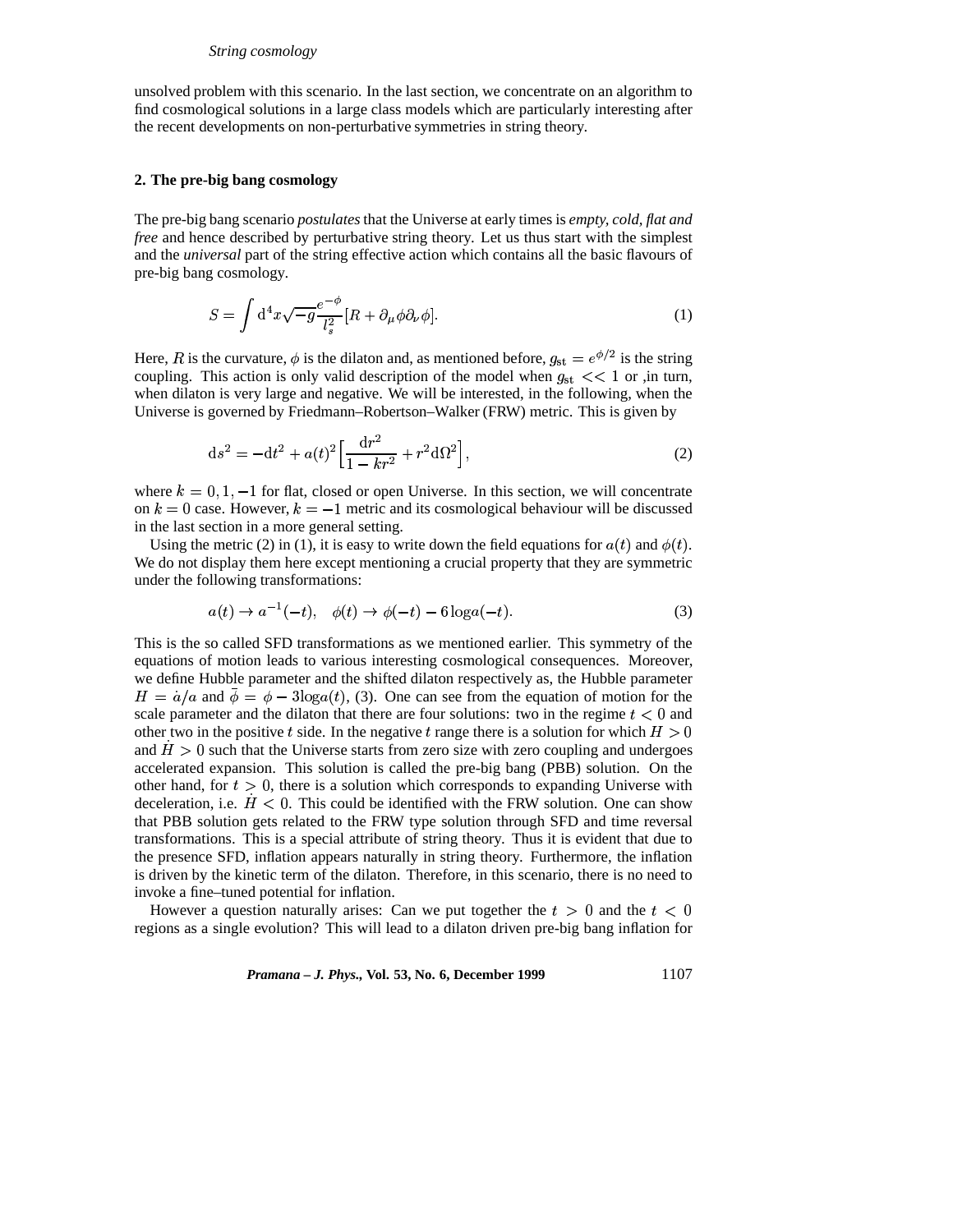$t < 0$  and the standard FRW cosmology at later time i.e.  $t > 0$ . In this scenario, since the Hubble parameter has a maximum at  $t = 0$ , this instant can therefore be identified with the emergence of the big bang of standard cosmology. However, it turns out that as which the emergence of the original of standard cosmology. However, it turns out that as<br>we approach  $t = 0$ , the Hubble parameter H becomes large and we proceed towards the high curvature regime. Much before we reach the singularity at  $t = 0$ , when the Hubble parameter,  $H \sim l_s^{-1}$ , the tree level effective equations (1) do not provide an adequate description of cosmology, since we already reach high curvature and strong coupling (note that  $\phi$  approaches infinity as  $t \to 0$ . Therefore, one must take into account the effects of higher powers of curvature and higher order contributions in string perturbation theory. Due to these problems, there is as yet no concrete answer to the question that is posed in the beginning of this paragraph.

Thus one of the central issues in PBB string cosmology is to understand the transition from the accelerated expanding solution to the decelerating and expanding solution; known as the graceful exit problem. In other words, we would like to understand the mechanism for transition of the Universe from PBB to FRW branch. Of course, graceful exit problem needs to be resolved in any cosmological model which incorporates inflation. In the PBB context the evolution equations have been studied in the presence of a dilatonic potential. Although, it is not possible to derive the dilaton potential in the string perturbation theory, however, one expects that eventually a dilaton potential will appear since there is no evidence for a long range weak force (comparable to gravitational force). It has been shown that [6] that such a branch change from PBB (inflationary) to post big bang (FRW) is not possible in the presence of any realistic dilaton potential if we deal with the tree level string effective action. It is quite possible that a satisfactory answer to the question needs better understanding of non-perturbative string theory. One of the way to understand the graceful exit problem is to consider higher order string effective action taking into account higher powers of curvature and analyse the possibility of overcoming the no go theorems. Another proposal is to invoke ideas of quantum cosmology in order to resolve the problem of graceful exit [7,8]. Let us discuss, qualitatively, the proposal of Gasperini, Maharana and Veneziano to understand graceful exit in quantum string cosmology. Recall that the classical string cosmological equations, when analysed in the presence of a dilaton potential do not allow transition from the PBB phase to the FRW regime. There is an impenetrable regime in the phase space where the Hubble parameter become unphysical and the trajectories representing classical solutions must end on a surface characterized by the Hubble parameter and the dilaton on a two dimensional plane. These conditions are known as the egg equations. If one starts with quantum evolution equations, i.e. Wheeler de Witt equation for the graviton-dilaton system, then it might be possible to circumvent the classical no go theorem. Indeed this approach was followed [7] to illustrate how graceful exit could occur in string cosmology through a simple toy model. In this model, in the presence of a shifted dilatonic potential, one finds that there is a wave function which in the remote past corresponds to the background configurations of accelerating, expanding Universe. Then one finds that the transition probability for finding the Universe corresponding to the FRW configuration of the background goes like  $\exp -1/g_{str}^2$ . This result is quite encouraging al-<br>though obtained for a teu model. Subsequently, the issue of grossful with a wantum string though obtained for a toy model. Subsequently, the issue of graceful exit in quantum string cosmology was studied for the graviton, dilaton and axion system and the amplitudes were calculated [8].

1108 *Pramana – J. Phys.,* **Vol. 53, No. 6, December 1999**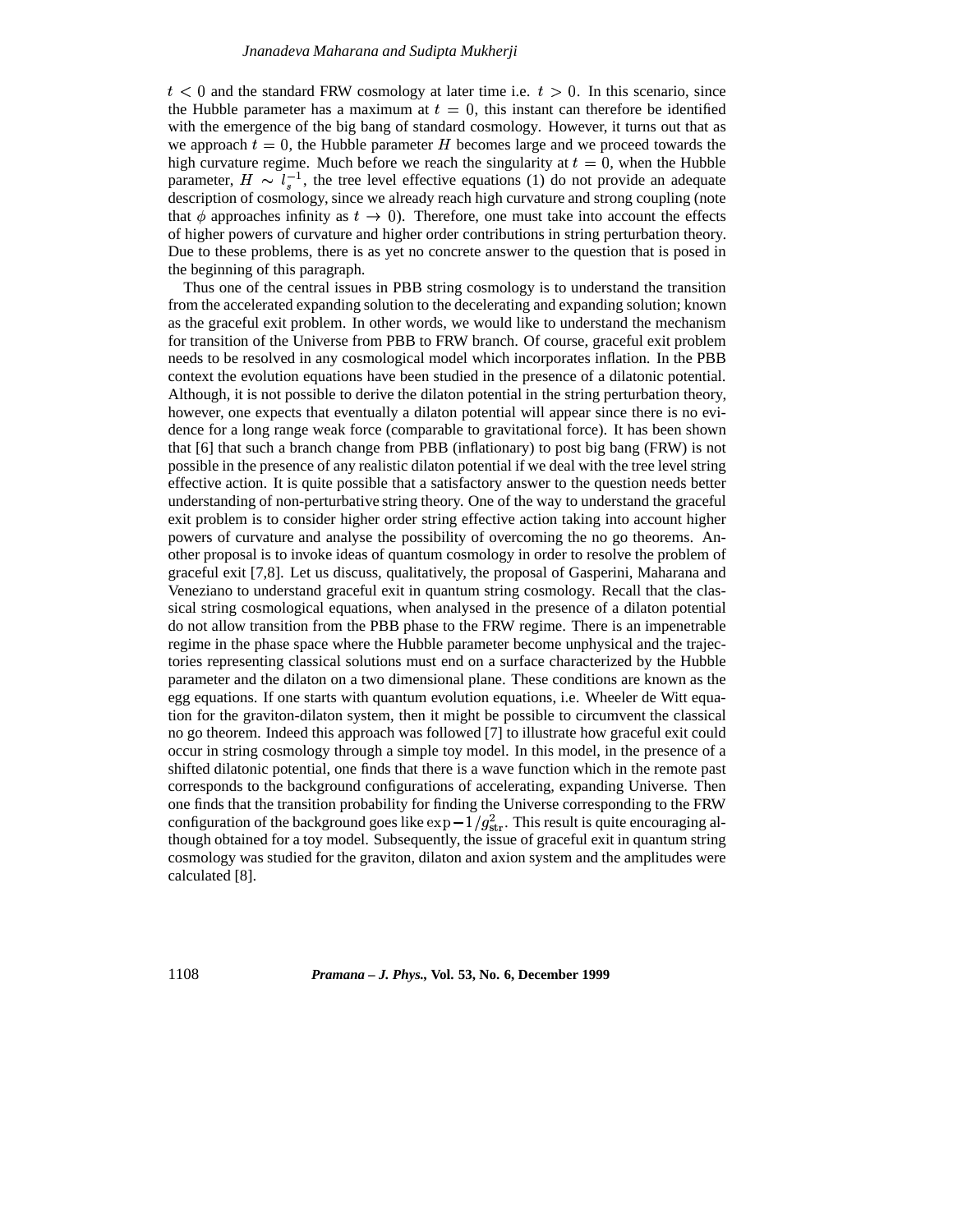#### **3. Various cosmological solutions**

As it is mentioned in the introduction, investigation of explicit cosmological solutions always help us as a guidepost. With this in mind, in this section we give a general analysis constructing varioussolutions that followsfrom string theory. In particular, we first discuss a model which appears in various string theories in their low energy limits. This model becomes particularly interesting when we take into account various non-perturbative duality symmetries of string theory – a direction which activated much of interests in the recent past. Various other complicated models can be analysed along the similar line. For that we refer the readers to the original papers. We will then go on to discuss the solutions to WDW equations for our model as, we expect, the solution of WDW equations (governing the quantum description of our Universe) is likely to give important hints for the resolution of graceful exit problem in pre-big bang cosmology.

# 3.1 *An illustrative example*

The simplest cosmological model in  $D$  dimension involves the metric, a dilaton and an *n*-rank field strength  $F_n$ . The action is given by

$$
S = \int d^D x \sqrt{-G} \left[ R - \frac{1}{2} (\partial \phi)^2 - \frac{1}{2n!} e^{a\phi} F_n^2 \right] , \qquad (4)
$$

where the constant  $a$  can be parametrised as

$$
a^2 = \Delta - \frac{2(n-1)(D-n-1)}{D-2} \,. \tag{5}
$$

Here, the action (4) is written in Einstein frame. The string metric  $g_{\mu\nu}$  of previous section is related to the Einstein metric  $G_{\mu\nu}$  by

$$
G_{\mu\nu} = e^{\frac{-2\phi}{D-2}} g_{\mu\nu}.
$$
\n<sup>(6)</sup>

 $\Delta$  in (5) is a dimension dependent constant that can be found in [9]. We will assume that all the fields depend only on time. The background metric is assumed to have the form

$$
ds^{2} = -e^{2U}dt^{2} + e^{2A}d\bar{s}^{2} + e^{2B}dy^{m}dy^{m},
$$
\n(7)

where  $d\bar{s}^2$  represents the p-dimensional metric on the spatial section of a d-dimensional spacetime, with  $d = p + 1$ . We shall consider spatial metrics of the maximally-symmetric form

$$
d\bar{s}^2 = \frac{dr^2}{1 - kr^2} + r^2 d\Omega^2 ,
$$
 (8)

where  $d\Omega^2$  is the metric on a unit  $(p-1)$ -sphere and the constant k has been defined earlier. In (7), *m* runs over *q* dimensions so that  $D = 1 + p + q$ .

In the gauge  $U = pA + qB$ , the action (4) reduces to

*Pramana – J. Phys.,* **Vol. 53, No. 6, December 1999** 1109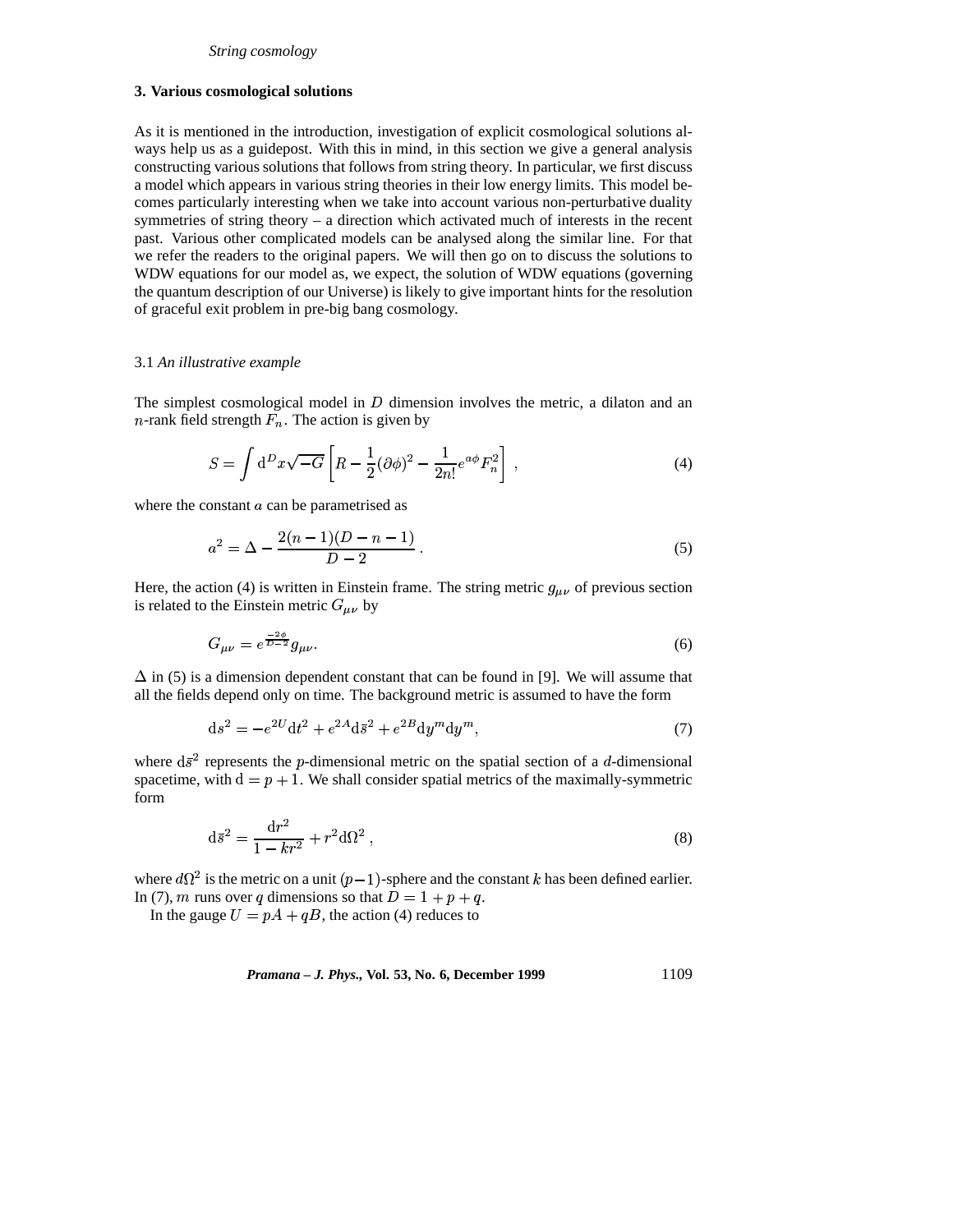Jnanadeva Maharana and Sudipta Mukherji

$$
S = \int dt \left[ (\dot{\Phi})^2 + \frac{2q(D-2)a^2}{p-1} \dot{Y}^2 - \frac{2p\Delta}{p-1} \dot{X}^2 - \Delta \lambda^2 e^{\Phi} + 2kp\Delta(p-1)e^{2X} \right].
$$
 (9)

In writing down this action, one can use either of the two ansätze for the field strength  $F_n$ that are compatible with the symmetries of the metric (7), giving rise to electric or magnetic cosmological solutions. In the electric solutions, the ansatz for the antisymmetric tensor is given in terms of its potential, and in a coordinate frame, takes the form

$$
A_{m_1m_2\ldots m_q} = f\epsilon_{m_1m_2\ldots m_q} \,,\tag{10}
$$

and hence

$$
F_{0m_1m_2\ldots m_q} = \dot{f}\epsilon_{m_1m_2\ldots m_q} \,, \tag{11}
$$

where f depends on t only. For the electric solutions, we have  $p = D - n$ ,  $q = n - 1$ . For the magnetic cosmological solutions, the ansatz for the tangent-space components for the antisymmetric tensor is

$$
F_{a_1 a_2 ... a_p} = \lambda e^{-pA} \epsilon_{a_1 a_2 ... a_p} \,, \tag{12}
$$

where  $\lambda$  is a constant. Thus we have  $p = n$ ,  $q = D - n - 1$ . In the action (9), X, Y and  $\Phi$ are related to  $A, B$  and  $\phi$  in the following way:

$$
X \equiv qB + (p-1)A, \quad Y \equiv B + \frac{p-1}{\epsilon a(D-2)}\phi, \quad \Phi \equiv -\epsilon a\phi + 2qB. \tag{13}
$$

Here  $\epsilon = 1$  is for electric case and  $\epsilon = -1$  for the magnetic case. Note that in the electric case, the constant  $\lambda$  arises as the integration constant for the function f in (11).

The equations of motion for  $X$ ,  $\Phi$  and  $Y$  are

$$
\ddot{X} + k(p-1)^2 e^{2X} = 0, \quad \ddot{\Phi} + \frac{1}{2} \Delta \lambda^2 e^{\Phi} = 0, \quad \ddot{Y} = 0 \,. \tag{14}
$$

The variation of the action (4) with respect to the lapse function  $\sqrt{g_{00}}$  provides the canonical constraint:

$$
\dot{\Phi}^2 + \Delta \lambda^2 e^{\Phi} + \frac{2q(D-2)a^2}{p-1} \dot{Y}^2 = \frac{2p\Delta}{p-1} \dot{X}^2 + 2kp\Delta(p-1)e^{2X}.
$$
 (15)

Since  $X$  and  $\Phi$  both satisfy Liouville equations, it is straightforward to solve these equations directly:

$$
e^{-X} = \begin{cases} \frac{p-1}{\tilde{P}_X} \cosh(\tilde{P}_X t), & \text{if } k = 1; \\ \frac{p-1}{\tilde{P}_X} \sinh(\tilde{P}_X t), & \text{if } k = -1; \end{cases}
$$
  

$$
X = -\tilde{P}_X t, \text{ if } k = 0,
$$
 (16)

Pramana - J. Phys., Vol. 53, No. 6, December 1999

1110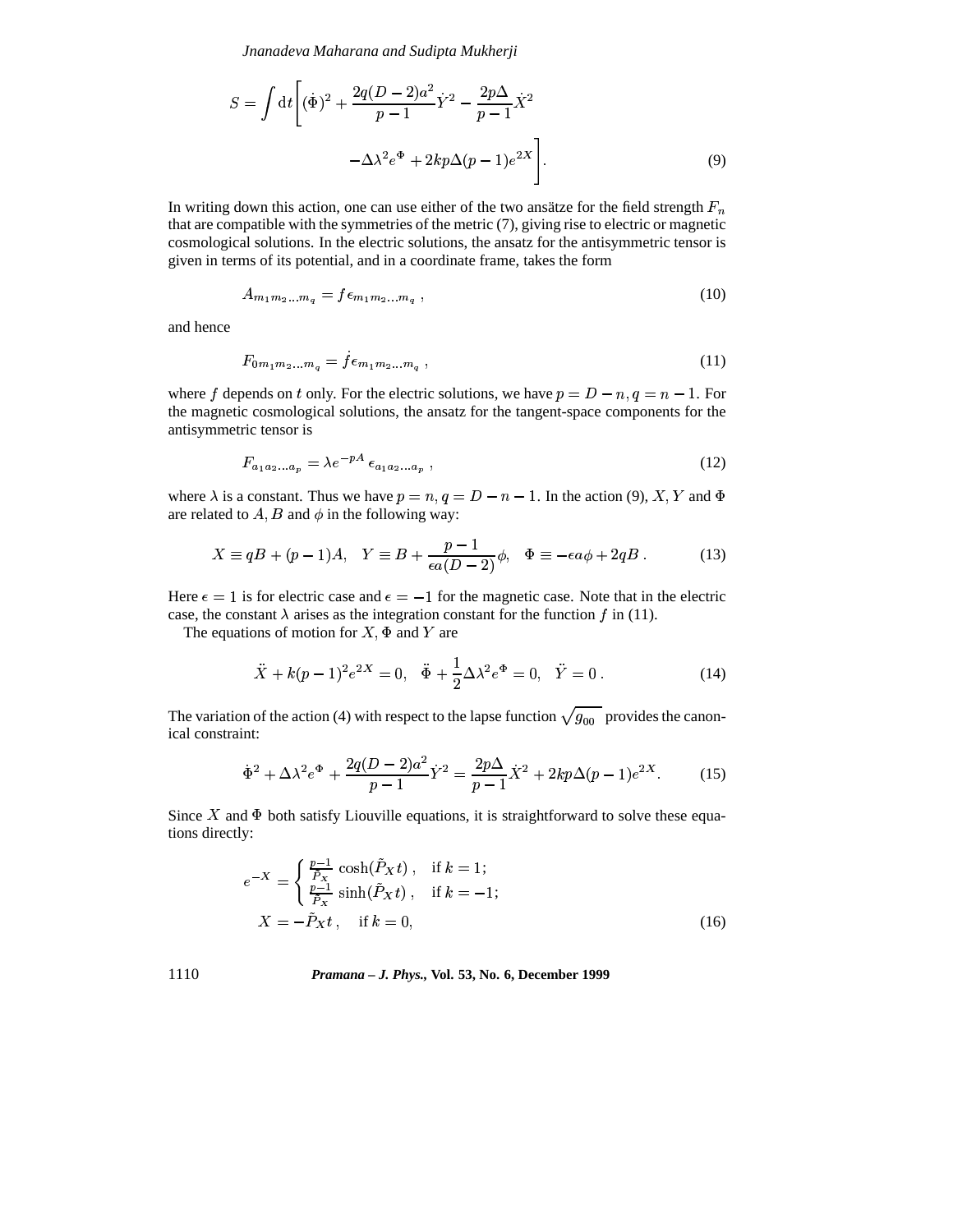where  $\tilde{P}_X$  is an arbitrary constant. Similarly the solution for  $\Phi$  is

$$
e^{-\frac{\Phi}{2}} = \frac{\lambda\sqrt{\Delta}}{2\tilde{P}_{\Phi}}\cosh(\tilde{P}_{\Phi}t) , \qquad (17)
$$

where  $\tilde{P}_{\Phi}$  is again constant. The solution for Y may be taken to be simply

$$
Y = -\tilde{P}_Y t \tag{18}
$$

The constraint  $(15)$  therefore implies that

$$
\tilde{P}_{\Phi}^2 = \frac{p\Delta\tilde{P}_X^2 - q(D-2)a^2\tilde{P}_Y^2}{2(p-1)}\,. \tag{19}
$$

The Hamiltonians for the fields  $X$ ,  $\Phi$  and  $Y$  are given by

$$
H_X = \frac{1}{2}P_X^2 + \frac{1}{2}k(p-1)^2e^{2X},
$$
  
\n
$$
H_{\Phi} = \frac{1}{2}P_{\Phi}^2 + \frac{1}{2}\Delta\lambda^2e^{\Phi},
$$
  
\n
$$
H_Y = \frac{1}{2}P_Y^2,
$$
\n(20)

where  $P_X$ ,  $P_{\Phi}$  and  $P_Y$  correspond to momenta conjugate to X,  $\Phi$  and Y coordinates. Notice that the solutions for  $X$ ,  $\Phi$  and  $Y$  can be cast in a different form in terms of their phase-space variables. For example, when  $k = 1$ , the solution for X can be written as

$$
e^{-X} = \frac{p-1}{\tilde{P}_X} \cosh \tilde{X}, \quad P_X = -\tilde{P}_X \tanh \tilde{X}, \tag{21}
$$

where  $\tilde{X} = \tilde{P}_X t$ . In fact, these equations can be viewed as a canonical transformation from the interacting Liouville system, with phase-space coordinates  $(X, P_X)$ , to a free system with phase-space coordinates  $\tilde{X}, \tilde{P}_X$  with the Hamiltonian  $\tilde{H}_X = \frac{1}{2}\tilde{P}_X^2$ , by re-writing (21) as

$$
P_X = (p-1)e^X \sinh \tilde{X}, \quad \tilde{P}_X = (p-1)e^X \cosh \tilde{X}, \tag{22}
$$

The generating function  $F(X, \tilde{X})$  has the following form

$$
F(X, \tilde{X}) = (p-1)e^X \sinh \tilde{X}, \qquad (23)
$$

such that

$$
P_X = \frac{\partial F}{\partial X} \,, \quad \tilde{P}_X = \frac{\partial F}{\partial \tilde{X}} \,. \tag{24}
$$

These are the same equations as in (22). Obviously, since  $H_{\Phi}$  has also the same structure, a similar set of canonical transformations will also bring it to a free Hamiltonian form. Thus by solving a set of free systems and using the canonical mapping  $(21)$ , we can generate the solutions of the interacting theory given by the action (4). As we shall discuss in next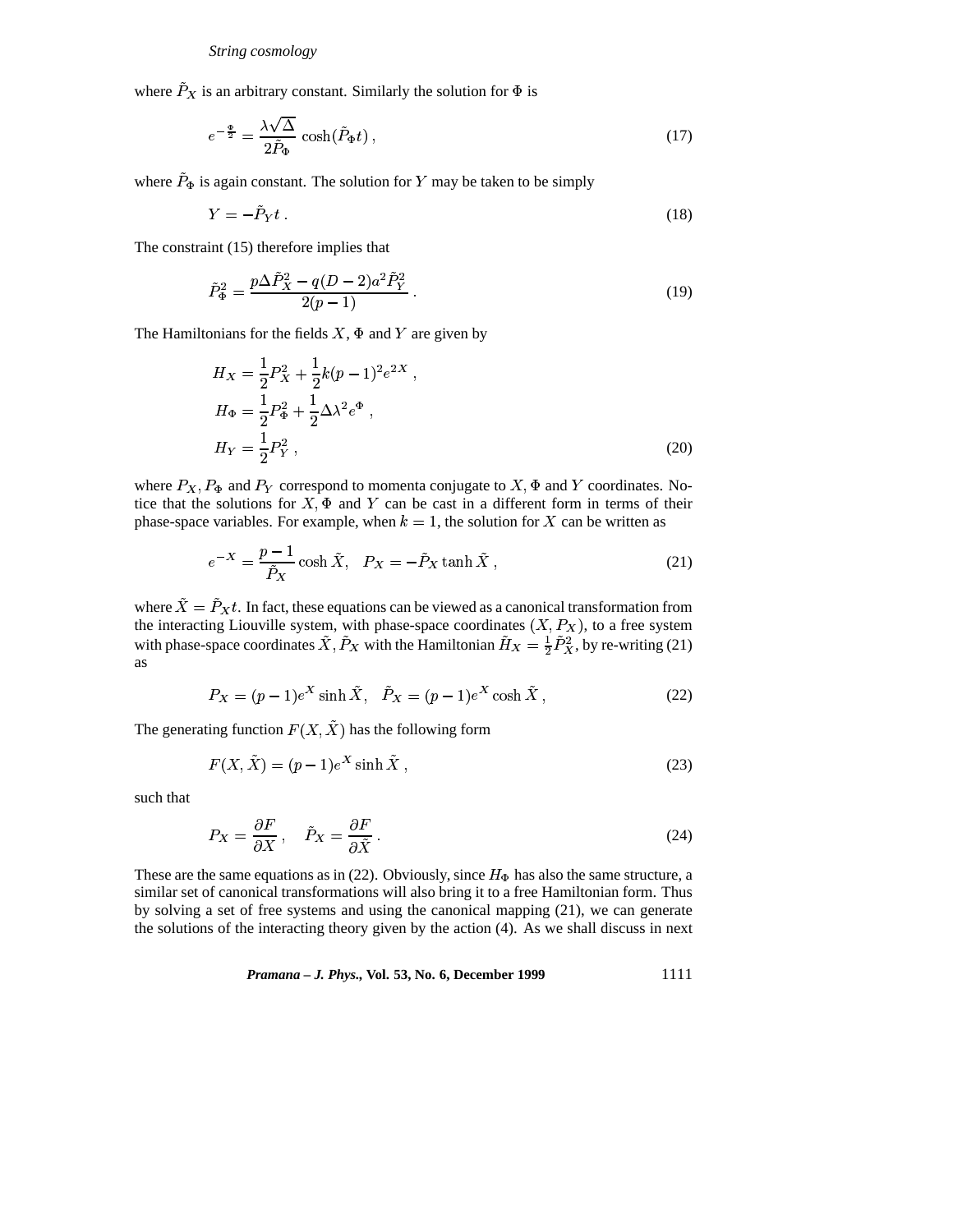#### Jnanadeva Maharana and Sudipta Mukherji

subsection, these transformations can be implemented in the quantum version of the model. This, in turn, will allow us to solve the corresponding WDW equations in a straightforward manner.

Though, here, we have discussed a simple class of models, we would like to point out that the method employed here is quite powerful. Various complicated cosmological systems lead exact solutions both in the classical and quantum level through this method. For more details, we refer to the original papers [10,11].

## 3.2 The Wheeler-DeWitt equation

The canonical transformation between the classical Liouville and free theories that have been discussed above can be implemented at the quantum level. This is done by introducing intertwining operators which generate canonical transformations on the quantum operators and on the wave functions. In order to construct such operators we first focus on the cosmological model discussed in the previous subsection.

Let us first concentrate on  $H_X$  given in (20). It is known that there exists an operator  $C<sub>X</sub>$  which transforms the Liouville Hamiltonian to a free one [12]. In particular,

$$
C_X H_X C_X^{-1} = \tilde{H}_X \tag{25}
$$

As a result, the wave functions  $\psi_X$  and  $\bar{\psi}_X$  of the Liouville and free theories are related by  $\psi = C_X^{-1} \tilde{\psi}$ . The operator  $C_X$  has been constructed in [12], and takes the following form:

$$
C_X = \mathcal{P}_{(p-1)\sinh X} P_X^{-1} \mathcal{I} \mathcal{P}_{\ln X} , \qquad (26)
$$

where each of the constituent pieces has the following action:

$$
\mathcal{P}_{\ln X}: X \to \ln X, \quad P_X \to X P_X ,
$$
  
\n
$$
\mathcal{I}_X: X \to P_X, \quad P_X \to -X ,
$$
  
\n
$$
P_X^{-1}: X \to P_X^{-1} X P_X, \quad P_X \to P_X ,
$$
  
\n
$$
\mathcal{P}_{(p-1) \sinh X}: X \to (p-1) \sinh X ,
$$
  
\n
$$
P_X \to \frac{P_X \cosh^{-1} X}{p-1} .
$$
\n(27)

Taking into account the commutation relation  $[P_X, X] = -i$ , it is immediate that the combined action of (27) is to map the Liouville Hamiltonian  $H_X$  to the free Hamiltonian  $\tilde{H}_X = \frac{1}{2}\tilde{P}_X^2$ . Similarly, the operator  $C_X$  has the following action on the wave function  $[12]$ :

$$
C_X^{-1}: \quad e^{ikX} \to N_k K_{ik}(e^X) \,, \tag{28}
$$

where  $K_{ik}$  is a modified Bessel function. Owing to the fact that the canonical transformation described by  $C_x$  is non-unitary (as it must be, since the Liouville theory is not simply equivalent to the free theory), the normalisation of the transformed wave function is not just the same as the normalisation of the free wave function. It can be determined by calculating the effect of the transformation on the Hilbert-space inner product, leading to the result

1112 Pramana - J. Phys., Vol. 53, No. 6, December 1999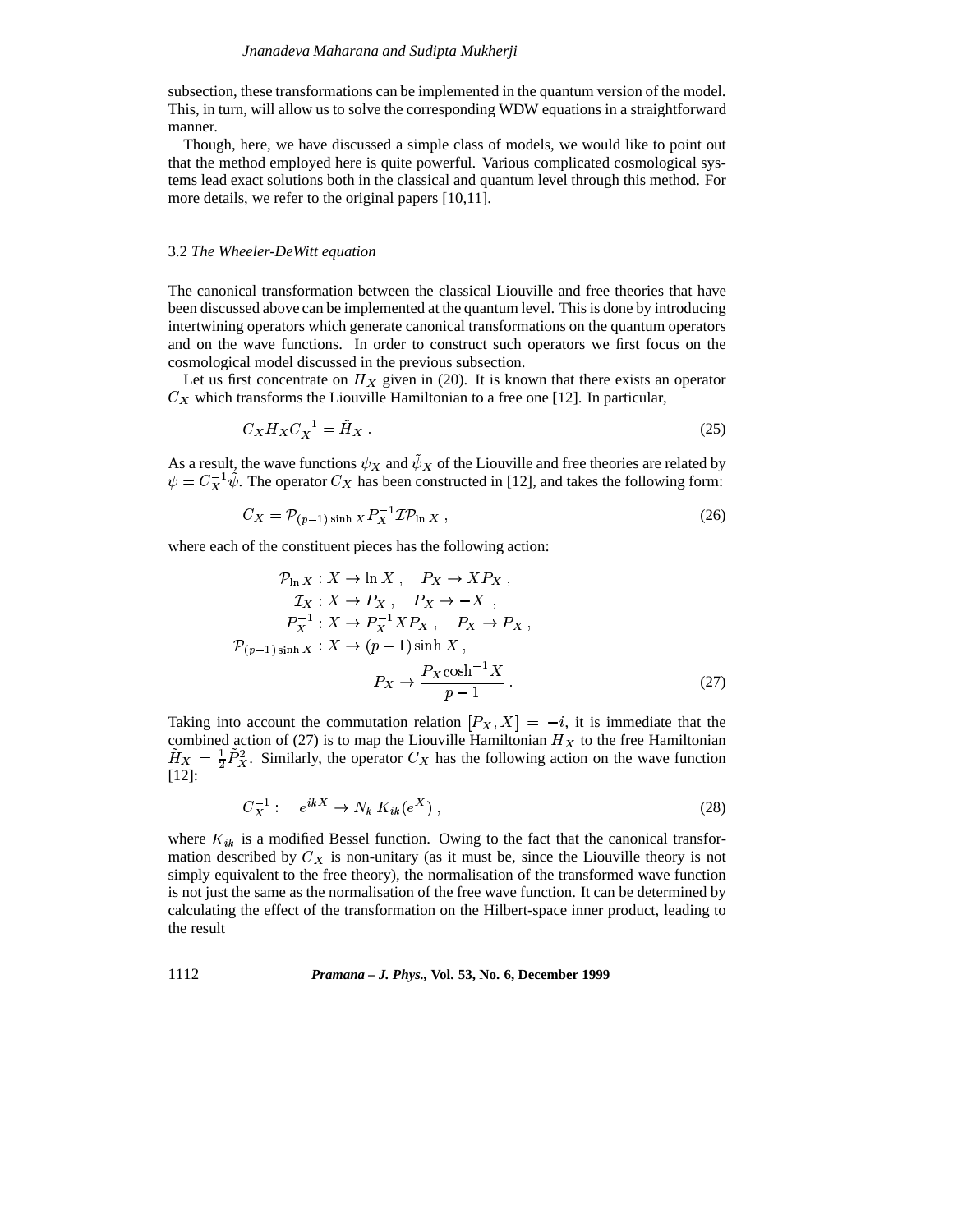String cosmology

$$
N_k = \frac{1}{\pi} \sqrt{2k \sinh(\pi k)} \,. \tag{29}
$$

Now consider the WDW equation, which is simply

$$
H\Psi(X,\Phi,Y) = 0.\t\t(30)
$$

Here the total Hamiltonian of the system is given by

$$
H = H_{\Phi} + \frac{2q(D-2)a^2}{p-1}H_Y - \frac{2p\Delta}{p-1}H_X.
$$
\n(31)

It is clear now from the structure of the Hamiltonian that the wave function  $\Psi(X, \Phi, Y)$ will have the following form:

$$
\Psi(X, \Phi, Y) = \Psi_X \Psi_\Phi e^{iP_Y Y}, \qquad (32)
$$

where  $\Psi_X$  and  $\Psi_{\Phi}$  depend on X and  $\Phi$  respectively. Following our previous discussion, there is an intertwining operator which will convert the interacting Hamiltonian  $H$  to a sum of free Hamiltonians. It is given by

$$
C = \mathcal{P}_{(p-1)\sinh X} P_X^{-1} \mathcal{I}_X \mathcal{P}_{\ln X} \mathcal{P}_{\sqrt{\Delta}\lambda \sinh \Phi} P_{\Phi}^{-1} \mathcal{I}_{\Phi} \mathcal{P}_{\ln \Phi}.
$$
 (33)

Its action on the Hamiltonian is

$$
CHC^{-1} = \tilde{H}_{\Phi} + \frac{2q(D-2)a^2}{p-1}H_Y - \frac{2p\Delta}{p-1}\tilde{H}_X.
$$
 (34)

It is now easy to read off the action of  $C$  on the wave functions:

$$
\Psi(X, Y, \Phi) = \frac{1}{\sqrt{2\pi}} N_{k_X} N_{k_{\Phi}} K_{i(p-1)k_X}(e^X) K_{i\sqrt{\Delta}\lambda k_{\Phi}}(e^{\Phi}) e^{ik_Y Y} , \qquad (35)
$$

where  $N_{kx}$  and  $N_{k\phi}$  are momentum-dependent normalisation constants which can be determined from (29).

So far, we have been discussing the case  $k = 1$ . Following similar arguments, we can also study the WDW wave function for an open universe  $(k = -1)$ . In this case, the analogue of  $(27)$  is

$$
\mathcal{P}_{\ln X}: X \to \ln X, \quad P_X \to X P_X ,
$$
  
\n
$$
\mathcal{I}_X: X \to P_X, \quad P_X \to -X ,
$$
  
\n
$$
P_X^{-1}: X \to P_X^{-1} X P_X, \quad P_X \to P_X ,
$$
  
\n
$$
\mathcal{P}_{(p-1)\cosh X}: X \to (p-1)\cosh X ,
$$
  
\n
$$
P_X \to \frac{P_X \sinh^{-1} X}{p-1} .
$$
\n(36)

The operator  $C$  is now

$$
C_X = \mathcal{P}_{(p-1)\cosh X} P_X^{-1} \mathcal{I} \mathcal{P}_{\ln X} , \qquad (37)
$$

whose action on the wave functions can be evaluated using methods similar to the ones used above in the  $k = 1$  case. We shall not discuss the  $k = 0$  case in detail. Following the above discussion, the structure of the wave function is also easily obtained in this case.

> Pramana - J. Phys., Vol. 53, No. 6, December 1999 1113